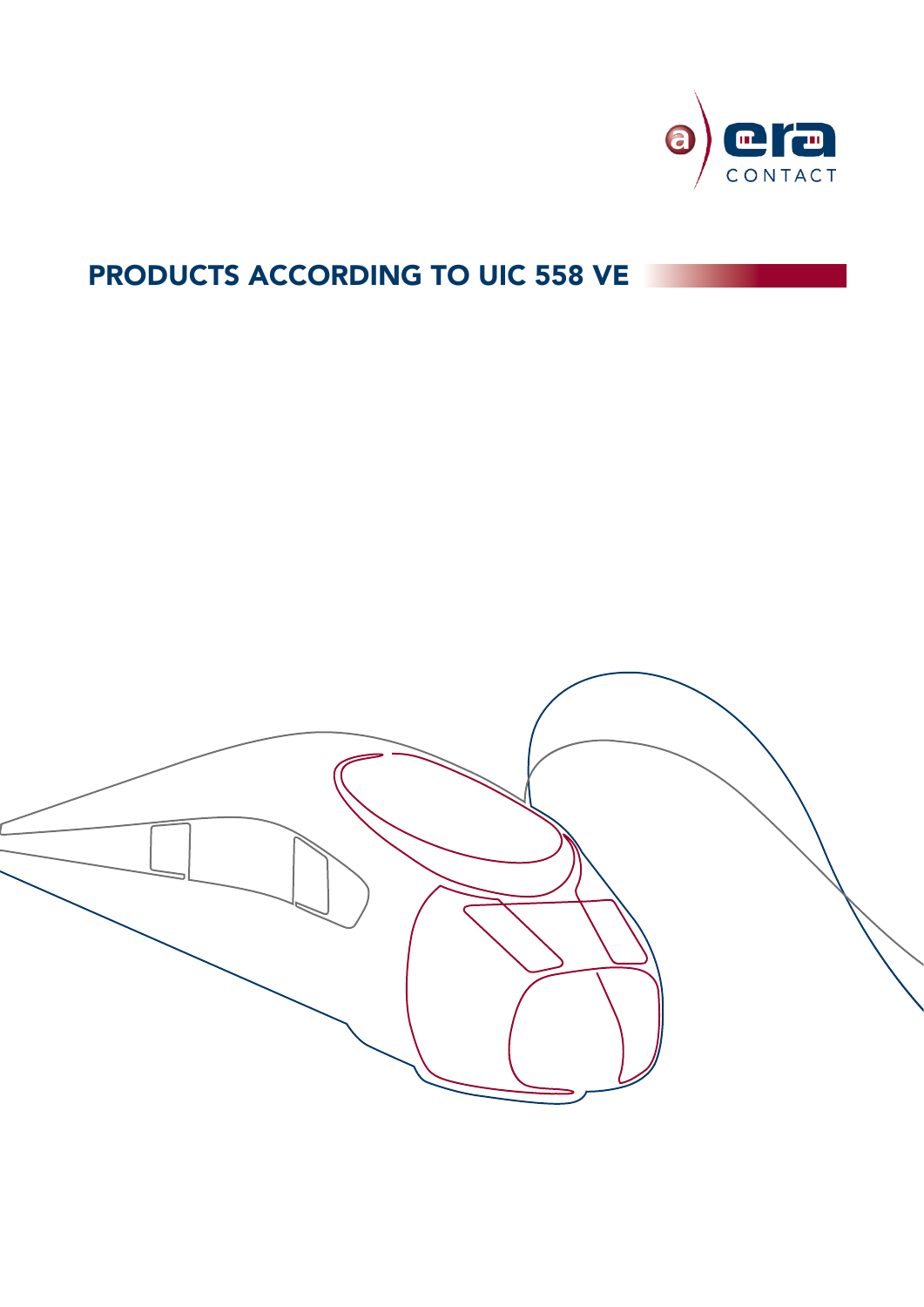

## Connectors according to UIC 558 VE



## Product information

The connector is used in international transport for vehicles, including locomotives, and connects lines for remote switching, remote control and public address. Installation guarantees a nondestructive disconnection of plug and socket in the case of separation of two vehicles that have not been electrically decoupled. The connection corresponds to the regulations subject to UIC 558 VE (until 1994: UIC 568 VE).

### Application areas

- · For remote control and information lines
- · For remote switching of lighting, control of doors, transmission of acoustic information and binary data
- · The socket and the plug can be equipped on request with special contact inserts according to the customer's requirements
- · For refurbishments of rail vehicles
- · For use as spare parts

## **FUNCTION**

- · Standard versions: 13-pole and 18-pole plug connections. The 18-pole socket is compatible with the 13-pole plug
- · A coding option is provided
- · Current transmission of up to 10 A
- · Protection against dust and water according to protective class IP54
- · Protection against unintended decoupling

Quality standards: We deliver this product according to our tested and certified quality standards.



ISO/TS 16949 incl. ISO 9001 Quality management standard of the automotive industry, all locations are certified



DIN EN 15085 CL1 International welding permit for rail vehicles



IRIS Quality management standard of the railway industry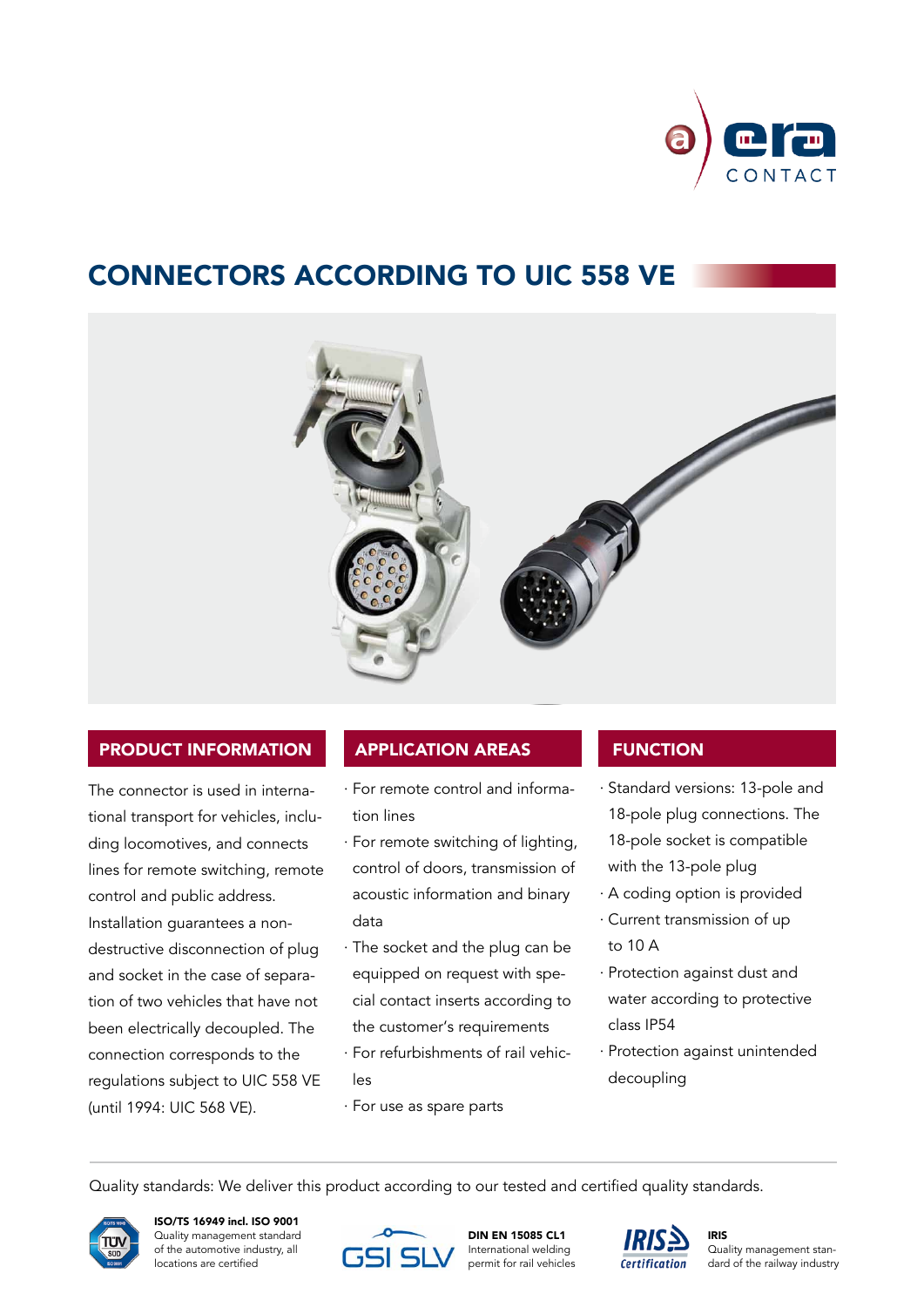

## **TECHNICAL DATA**



| <b>SPECIFICATION</b>   | <b>DESCRIPTION</b>           | <b>VALUES AND DATA</b>                |
|------------------------|------------------------------|---------------------------------------|
| Standards              | <b>UIC 558 VE</b>            |                                       |
|                        | Protective type (EN 60529)   | IP54 when not connected               |
| Connection type        | Number of poles              | 13-pole / 18-pole                     |
|                        | Cable cross section          | $0.751.00$ mm <sup>2</sup>            |
|                        | Connection to socket contact | crimp                                 |
|                        | Connection to pin contact    | crimp                                 |
| Electrical data        | Rated voltage                | 25 V                                  |
|                        | Rated current                | 10A                                   |
|                        | Volume resistance            | $\leq 2 \text{ m}\Omega$              |
|                        | Insulation resistance        | $>$ 3 G $\Omega$                      |
| Mechanical data        | Contact diameter             | 3 mm                                  |
|                        | Mechanical service life      | $>$ 10,000 plug cycles                |
| Application conditions | Temperature range            | $-40 °C  +90 °C$                      |
| Materials              | Plug housing                 | thermoplastic, glass-fibre reinforced |
|                        | Receptacle housing           | cast aluminium                        |
|                        | Contact insert               | thermoplastic, glass-fibre reinforced |
|                        | Seals in the housing         | elastomers                            |
|                        | Contacts                     | copper alloy, coated                  |
| Weights                | Plug (without cable)         | ca. 200 g                             |
|                        | Receptacle housing           | ca. 650 g                             |
|                        |                              |                                       |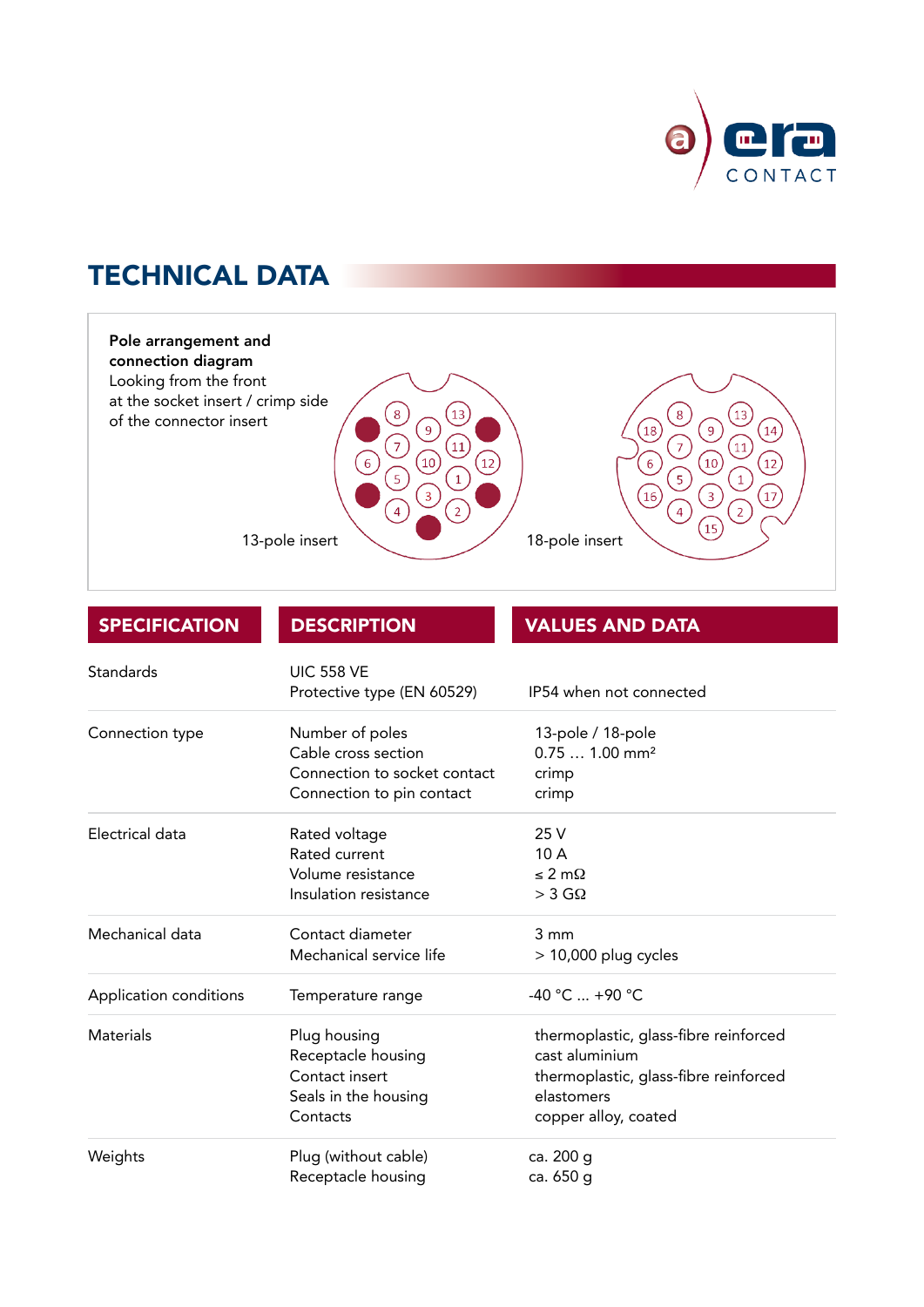

## Plug, connection cable





Connection cable: UIC 558 - VS - Lxxxx



### Product information

Our connectors are equipped with high-grade % components for signal and energy transmission. This product for remote control and information lines will thus fulfil high functional and safety requirements for a long time.



Red colour markings in the 18-pole version (

## Order code / article no.:

| Order code / article no.: |                                    |                                                                                       |                                                                                                                                                     | Article no.      |
|---------------------------|------------------------------------|---------------------------------------------------------------------------------------|-----------------------------------------------------------------------------------------------------------------------------------------------------|------------------|
| Model                     | <b>UIC 558</b>                     |                                                                                       | <b>Product designation</b><br>UIC 558 - S - 18P - D2                                                                                                | 070580           |
| Type                      | S<br>AS<br>VS.                     | plug (without cable)<br>connection cable with 1 plug<br>connection cable with 2 plugs | UIC 558 - AS - L3100 - 18P - D2<br>UIC 558 - AS - L5000 - 18P - D2<br>Example: 070626 is a plug with connection<br>cable and a total length of 5 m. | 072525<br>070626 |
| Cable length              | Lxxxx                              | cable length in mm<br>Other lengths on request                                        | <b>INSTALLATION:</b> The contact insert is coded<br>according to the number of poles. The 18-pole<br>socket is compatible with the 13-pole plug.    |                  |
| Contacts                  | P <sub>13</sub><br>P <sub>18</sub> | 13 pins / poles<br>18 pins / poles<br>Other inserts on request                        |                                                                                                                                                     |                  |
| Kink protection           | D1<br>D <sub>2</sub>               | for cable diameter 12.5 to 15.5 mm<br>for cable diameter 16.5 to 18.5 mm              |                                                                                                                                                     |                  |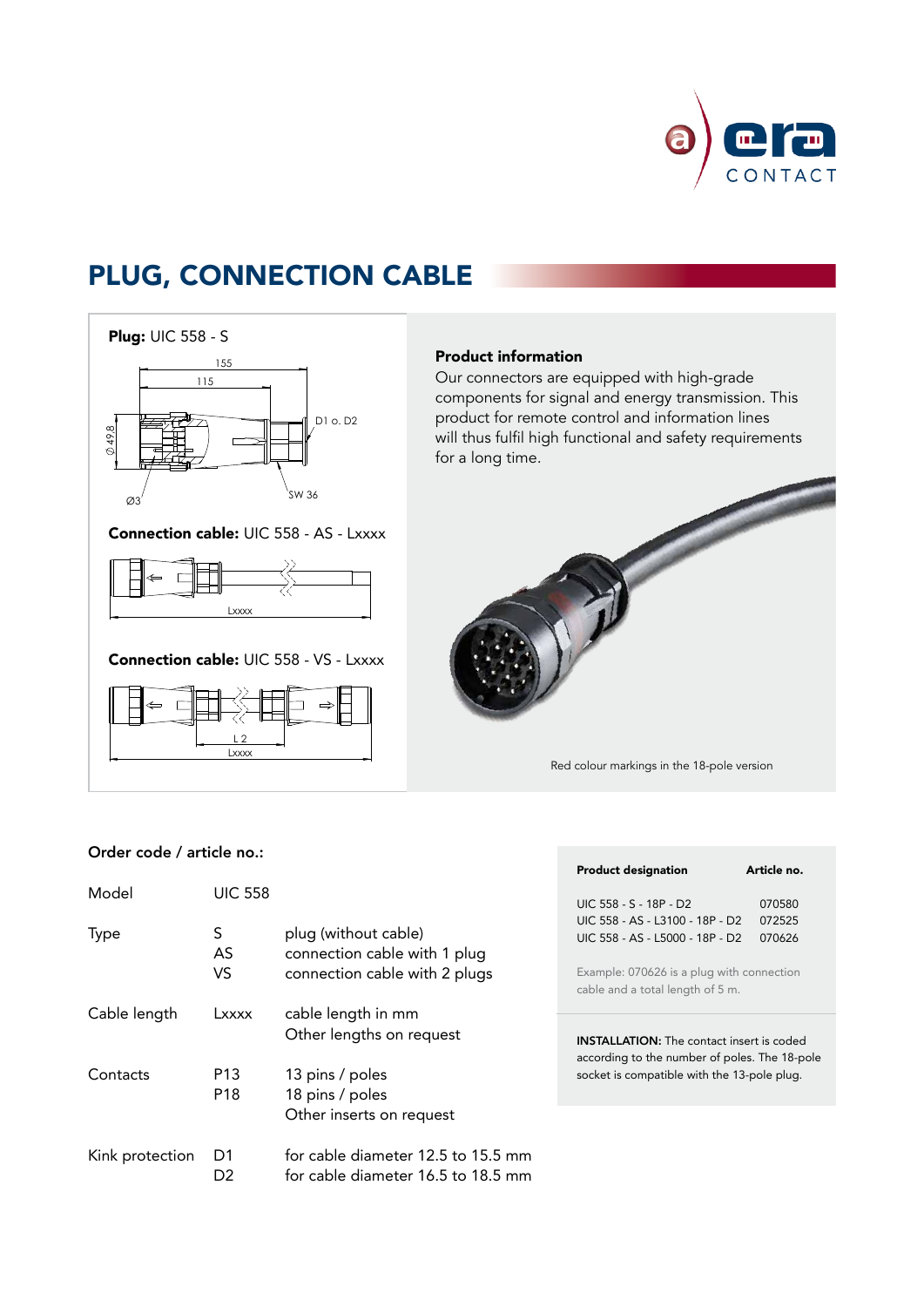

## Coupling box, dummy & empty receptacle



the contract of the contract of the contract of the contract of the contract of the contract of the contract of

the contract of the contract of the contract of the contract of the contract of the contract of the contract of

## Product information

With its robust construction our socket housing is highly resistant to chemical influences. This means that it is suitable for long-term use in rough conditions.



### Order code / article no.:

|                  |                |                                    | <b>Product designation</b>                                                                                  | Article no. |
|------------------|----------------|------------------------------------|-------------------------------------------------------------------------------------------------------------|-------------|
| Model            | <b>UIC 558</b> |                                    | UIC 558 - KDO - 18P - 62                                                                                    | 046085 - 62 |
|                  |                |                                    | UIC 558 - KDK - L3000 - P18 - 28                                                                            | 072526 - 28 |
| Type             | <b>KDO</b>     | receptacle with insert and sockets | UIC 558 - KDK - L3000 - P18 - 29                                                                            | 072523 - 29 |
|                  | KDK.           | receptacle with insert,            | UIC 558 - BDO - P18 - 29                                                                                    | 072522 - 29 |
|                  |                | sockets and cables                 |                                                                                                             |             |
|                  | <b>BDO</b>     | dummy receptacle with insert but   | Example: 072526 - 28 is an 18-pole, anthracite grey                                                         |             |
|                  |                | without contacts                   | receptacle with a 3-m connection cable.                                                                     |             |
|                  | LDO.           | empty receptacle without insert,   |                                                                                                             |             |
|                  |                | without sockets                    |                                                                                                             |             |
|                  |                |                                    | <b>INSTALLATION:</b> The emergency unlocking device<br>guarantees non-destructive disconnection of plug and |             |
| Cable length     | Lxxxx          | cable length [mm]                  | socket. To ensure this function, the socket is moun-                                                        |             |
|                  |                |                                    | ted vertically at the ends of the vehicles with the cap                                                     |             |
| (for KDK)        |                | Other lengths on request           | opening upwards. It can be mounted with 3 or 4 bolts                                                        |             |
|                  |                |                                    | (see above).                                                                                                |             |
| Contacts         | P13            | 13 pins and cable screw connection |                                                                                                             |             |
|                  | P18            | 18 pins and screw connection       |                                                                                                             |             |
| Colour option 28 |                | anthracite grey, RAL 7016          |                                                                                                             |             |
|                  | 29             | black grey, RAL 7021               |                                                                                                             |             |
|                  | 62             | traffic red. RAL 3020              |                                                                                                             |             |

Other colours on request